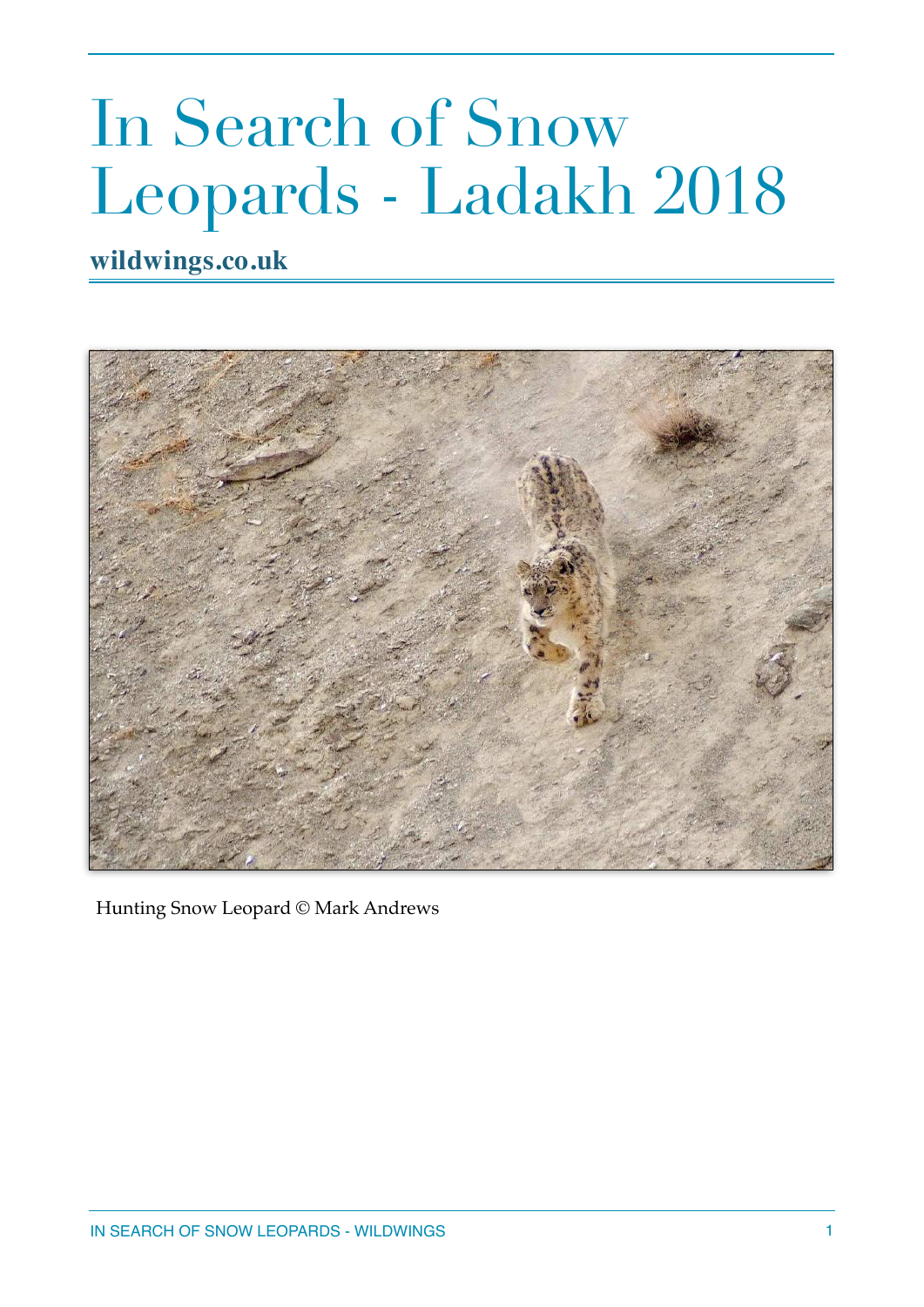## **SPECIES LIST**

For a full daily account, see trip report.



Main Tour Leh-Hemis NP-Leh 26th February to 11th March

Extension One Leh/Ulley/Nimmoo/Leh 11th to 15th March

Extension Two Tso Kar 15th to 19th March

## **MAMMALS**

**Stolizcka's Mountain Vole** *Alticola stoliczkanus -* At least six individuals observed and photographed at close range at Tso Kar during the second extension on 16/03/18.

**Ladakh Pika** *Ochotona ladacenis -* Two solitary individuals observed at close range at Tso Kar during the second extension on 16/03/18.

**Large-eared Pika** *Ochotona macrotis -* One on the 28/02, two on the 08/03, two on the 10/03 Hemis NP. one Nimoo 13/03 and one 16/03.

**Royle's Pika** *Ochotona roylei -* One on the 03/03 Urutse Valley.

**Woolly Hare** *Lepus oiostolus -* Singles, occasionally two, observed most days in Hemis, singles observed at Ulley and Tso Kar.

**Eurasian Lynx** *Lynx lynx isabellinus -* Tracks were found on 05/03 and then a pair were observed hunting Woolly Hare from the Rumbak watchpoint, Hemis NP on 10/03.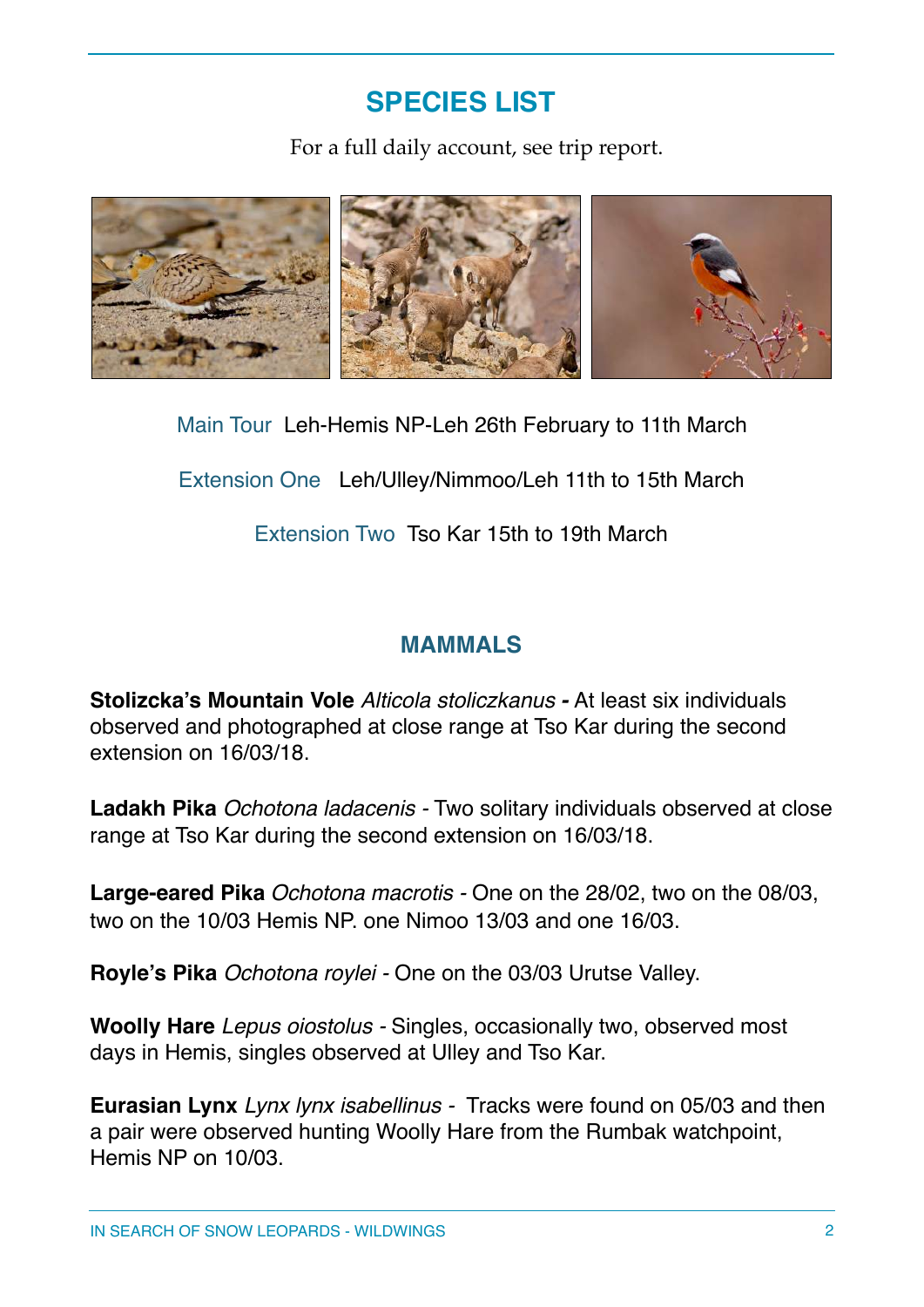**Snow Leopard** *Panthera uncia -* One at a kill, a young, very beautiful individual watched for over six hours at Saspotsey on 27/02. A willow-thewisp glimpse, followed by a prolonged observation of a male stalking Blue Sheep on 28/03 in Hemis NP. One very briefly on a ridge top from the watchpoint Hemis NP on 02/03. Two on the 03/03, one a big male observed for several hours. One observed, possibly the same individual hunting and stalking Blue Sheep for around eight hours on the 04/03. One found early morning gave on-off views at distance for most of the day before eventually coming close to camp late afternoon 07/03 and finally an absolutely mindblowing encounter on 09/03 when a stunning cat was found from camp at 06.40, observed at close range all day stalking Blue Sheep first, and then a Yak a mere fifty metres in front of us. It was still viewable at dusk.

**Tibetan Wolf** *Canis lupus filchneri -* Two observed on the ridge from camp on the 01/03, Two observed from the watchpoint 08/03 and two observed at close range between Ulley and Nimmoo on 13/03.

**Red Fox** *Vulpes vulpes -* Surprisingly only one, at Tso Kar on 16/03.

**Mountain Weasel** *Mustela altaica -* One in camp on 04/03 and probably the same individual at the watchpoint a few days later on 07/03.

**Kiang (Tibetan Wild Ass)** *Equus kiang -* At Tso Kar only, 29 on 15/03, 33 on 16/03 and 17 on 17/03.

**Asiatic (Siberian) Ibex** *Capra sibirica -* At least seven on the 11/03 and six on the 12/03 at Ulley and seventy nine near Nimmoo on the 13/03.

**Tibetan Argali** *Ovis aries hodgsoni -* Five big male on 15/03 and then a minimum of forty five on 16/03 Tso Kar. In addition, a further exploratory group found on the other side of the main pass numbering around twenty individuals.

**Ladakh Urial (Red Sheep)** *Ovis vignei -* A group of five and then another group of thirteen on the edge of Hemis NP on 10/03 and a group of twenty and then seven between Leh and Ulley on 11/03.

**Blue Sheep (Bharal)** *Pseudois nayaur -* Observed daily in Hemis NP between 28/02 and 10/03 sometimes a hundred strong. A group of fifteen on 16/03 followed by another nine on 17/03 at Tso Kar.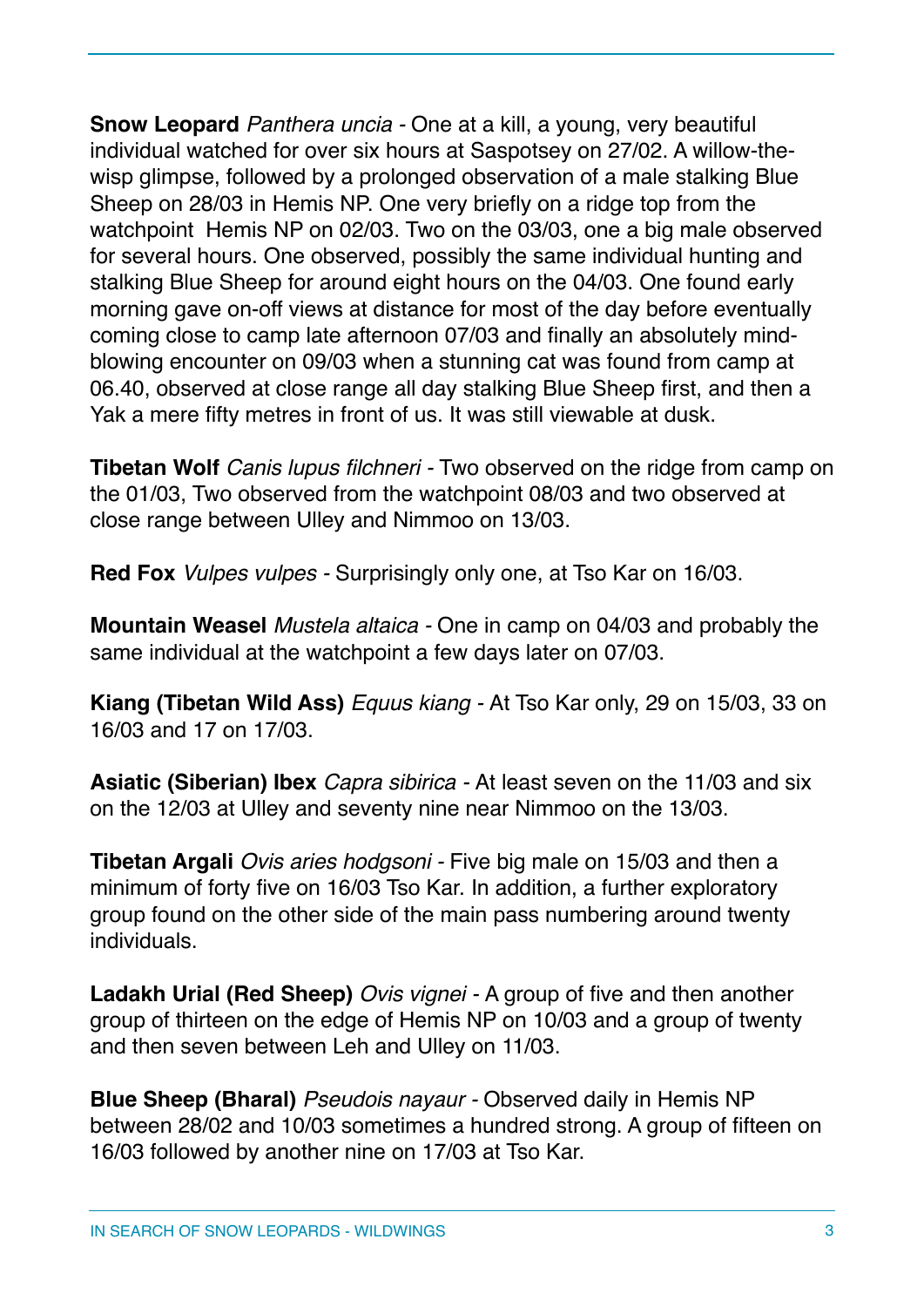## **BIRDS**

**Bar-headed Goose** *Anser indicus* - A group of twenty over Rumbak on 01/03 and three at Tso Kar on 16/03.

**Ruddy Shelduck** *Tadorna ferruginea -* Two over Leh on 13/03, common at Tso Kar with a hundred plus 15-17/03.

**Gadwall** *Anas strepera* - Small numbers at Shey marshes 14/03.

**Mallard** *Anas platyrhynchos -* Small numbers at Shey marshes 14/03.

**Northern Pintail** *Anas acuta -* Four near Tso Kar 17/03.

**Green-winged Teal (Eurasian)** *Anas crecca crecca/nimia -* At least thirty near Tso Kar 17/03.

**Common Merganser (Goosander)** *Mergus merganser orientalis -* One Leh on 27/02, fifteen and then twenty five travelling between Leh -Tso Kar -Leh.

**Chukar** *Alectoris chukar -* Common, observed daily throughout.

**Himalayan Snowcock** *Tetraogallus himalayensis -* Heard daily from camp, observed most days in Hemis and at Ulley.

**Tibetan Partridge** *Perdix hodgsoniae -* Six in Rumbak village observed on 04/03 and again 06/03.

**Great Cormorant** *Phalacrocorax carbo -* Seven individuals observed along the Indus.

**Lammergeier** *Gypaetus barbatus -* One to four observed most days in Hemis NP, at Ulley and at Tso Kar

**Himalayan Griffon** *Gyps himalayensis -* One on the 04/03, two on the 05/03 and two on the 06/03 Hemis NP, two on 15/03 Tso Kar.

**Golden Eagle** *Aquila chrysaetos -* Observed daily throughout the tour.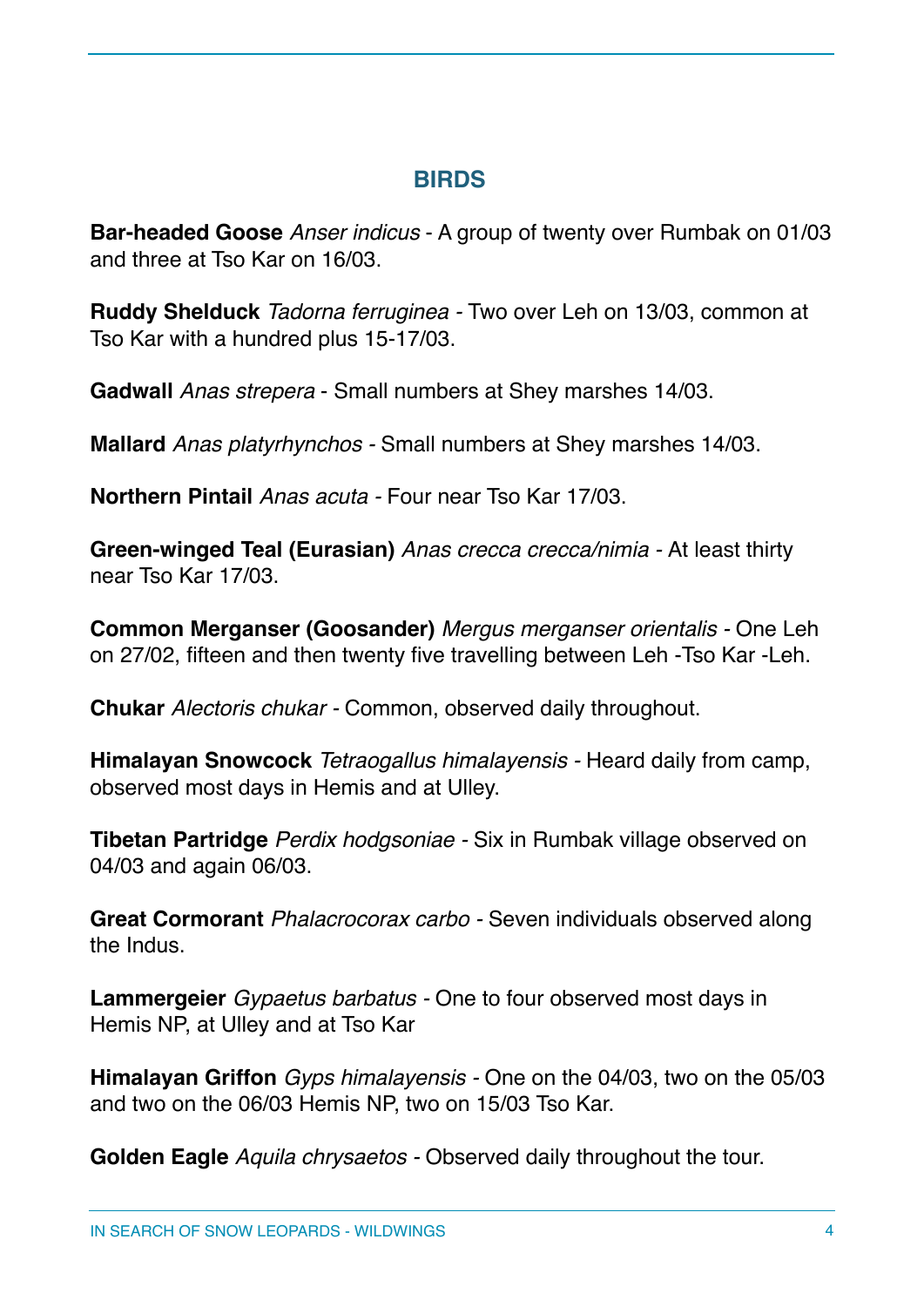**Eurasian Sparrowhawk** *Accipiter nisus -* One on the way to Saspotsey 27/02, one Hemis NP 13/03.

**Northern Goshawk** *Accipiter gentilis schvedowi* - One displaying near Nimmoo 13/03.

**Black-eared Kite** *Milvus (migrans) lineatus* - One along the Indus, Leh on 13/03.

**Upland Buzzard** *Buteo hemilasius* - One on the 06/03, one on the 09/03 Hemis NP, 4 on the 15/03, one on 16/03 and four on 17/03 Tso Kar.

**Eurasian Moorhen** *Gallinula chloropus chloropus* - Common around Shey Marshes 14/03.

**Eurasian Coot** *Fulica atra -* Common around Shey Marshes 14/03 and surprisingly Tso Kar 15-17/03.

**Ibisbill** *Ibidorhyncha struthersii -* Iconic, two on the Indus near Leh on 14/03.

**Solitary Snipe** *Gallinago solitaria -* Great views of an individual on the Indus near Leh on 14/03.

**Common Sandpiper** *Actitis hypoleucos* - One on the Indus 28/02.

**Green Sandpiper** *Tringa ochropus -* One on the Indus 28/02 and four on the Indus 14/03.

**Common Greenshank** *Tringa nebularia -* Six on the Indus 14/03.

**Common Redshank** *Tringa totanus -* Four on the Indus 14/03.

**Tibetan Sandgrouse** *Syrrhaptes tibetanus -* One hundred plus observed at very close range at Tso Kar on 16/03.

**Rock Pigeon** *Columba livia -* Observed throughout.

**Hill Pigeon** *Columba rupestris turkestanica -* Observed daily in good numbers at all main sites.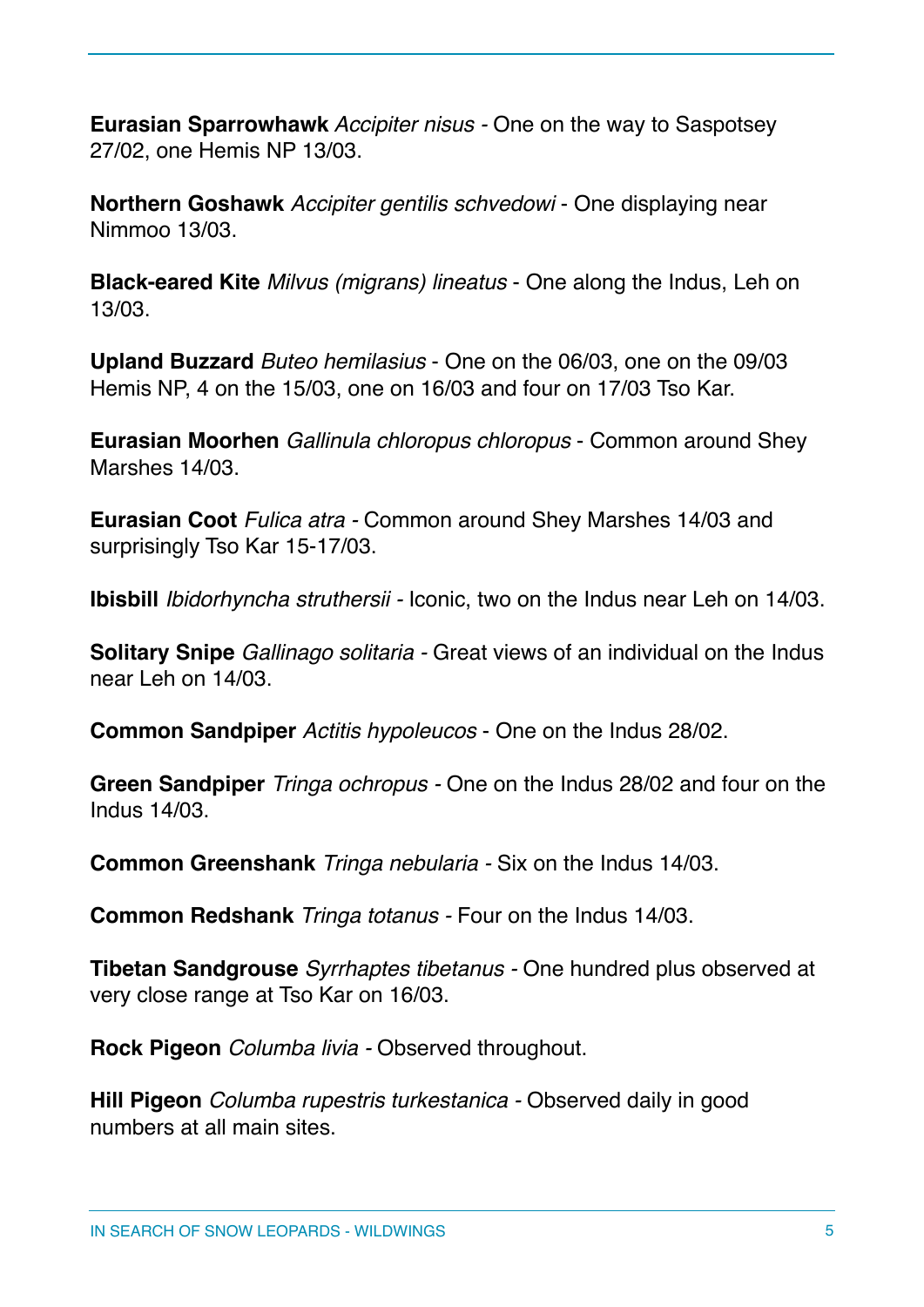**Snow Pigeon** *Columba leuconota leuconota -* Six on 04/03, two on 06/03 and two on 10/03 in Hemis NP.

**Eurasian Eagle- Owl** *Bubo bubo hemachalanus -* One in camp just before dawn 02/03, again 05/03, heard 06/03, observed at roost Rumbak 08/03 and heard 12/03.

**Little Owl** *Athene noctua ludlowi -* Two at Tso Kar 16/03.

**Eurasian Kestrel** *Falco tinnunculus -* One Hemis NP 28/02, one Tso Kar 15/03 and two Tso Kar 16/03.

**Saker Falcon** *Falco cherrug milvipes -* One on 15/03 and another 16/03 Tso Kar.

**Peregrine Falcon** *Falco peregrinus calidus* - One Hemis NP 02/03.

**Eurasian Magpie** *Pica pica bactriana* - Common throughout.

**Red-billed Chough** *Pyrrhocorax pyrrhocorax -* Common throughout.

**Alpine (Yellow-billed) Chough** *Pyrrhocorax graculus -* Common throughout with some flocks numbering in the hundreds.

**Common Raven** *Corvus corax -* One Saspotsey 27/02 and small numbers at Tso Kar 15-17/03.

**Horned Lark (Tibetan)** *Eremophila alpestris longirostris -* Two Hemis NP 28/02, fifty plus Nimmoo area 11/03 and five hundred plus Tso Kar 15-17/03.

**Eurasian Skylark (Asian)** *Alauda arvensis dulcivox -* Three near Shey Marshes 14/03.

**Ground Tit (Hume's Groundpecker)** *Pseudopodoces humilis -* Six on 16/03 and ten plus 17/03 Tso Kar.

**Cinereous Tit** *Parus cinereus -* Small numbers throughout in suitable habitat.

**Siberian Chiffchaff** *Phylloscopus (collybita) tristis* - One Indus Valley 27/02 and one Indus Valley 12/03.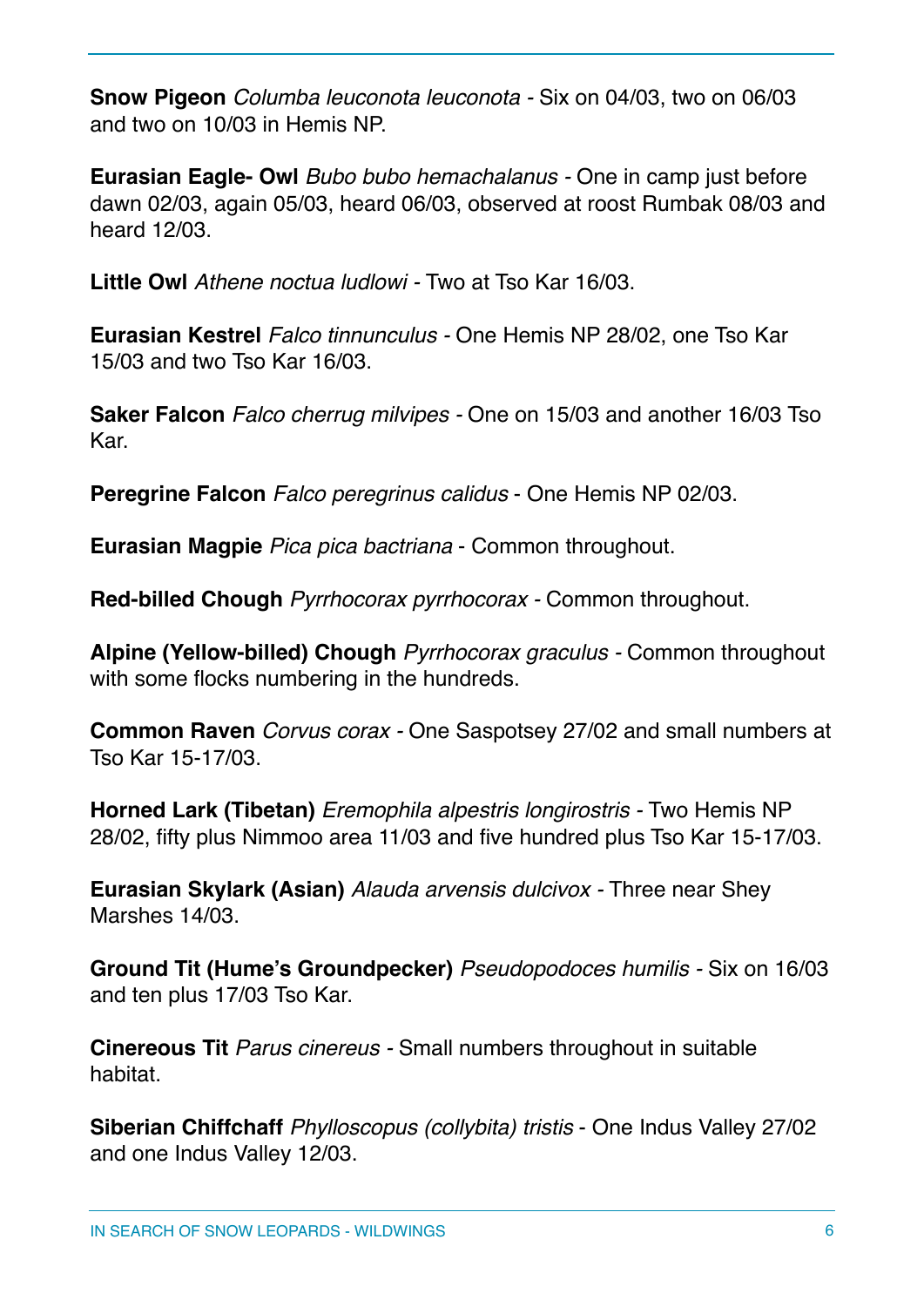**White-browed Tit-Warbler (Stolicka's)** *Leptopoecile sophiae sophiae -* A pair at Saspotsey 27/02 and heard Hemis NP 13/03.

**Wallcreeper** *Tichodroma muraria nepalensis -* Three on 28/02, singles on 01 and 02/03, two on 06/03, one on 09/03, four on the 10/03 Hemis NP.

**Eurasian Wren** *Troglodytes troglodytes neglectus -* Singles on four dates in Hemis NP and one Leh 14/03.

**White-throated Dipper** *Cinclus cinclus -* One on 15/03 and another 17/03 Indus valley on way to Tso Kar.

**Brown Dipper** *Cinclus pallasii -* Two on the Indus heading into Hemis NP 28/02, three on 11/03 near Ulley, two on12/03 Ulley, one Nimmoo 13/03 and one Indus 17/03.

**White-capped Redstart** *Phoenicurus leucocephalus -* Male between Nimmoo and Saspotsey 11/03.

**White-winged Redstart (Guldenstadt's)** *Phoenicurus erythrogastrus -* Very common in the Indus Valley with fifty plus on 28/02, at least two Rumbak village, Hemis NP, Ten between Leh and Ulley 11/03, four Ulley 12/03, six Nimmoo 13/03, thirty plus Shey/Thikse area 14/03, eight Leh to Tso Kar.

**Black Redstart (Eastern)** *Phoenicurus ochruros rufiventris -* One Tso Kar 15/03.

**Black-throated Thrush** *Turdus atrogularis -* One Indus Valley, Leh 28/02, two between Nimmoo and Ulley 11/03 and two Leh to Tso Kar 15/03.

**Robin Accentor** *Prunella rubeculoides rubeculoides -* Observed daily in small numbers with twenty plus Rumbak village 04/03, thirty plus Ulley village 12/03 high counts.

**Brown Accentor** *Prunella fulvescens fulvescens -* Around twenty birds in the Indus Valley 27/02, one Hemis 28/02, one Hemis 08/03, ten plus Nimmoo to Ulley, thirty Ulley Village 12/03, two Leh 14/03, two Tso Kar 15/03.

**Grey Wagtail** *Motacilla cinerea* - Singles in Hemis NP, Ulley and Tso Kar.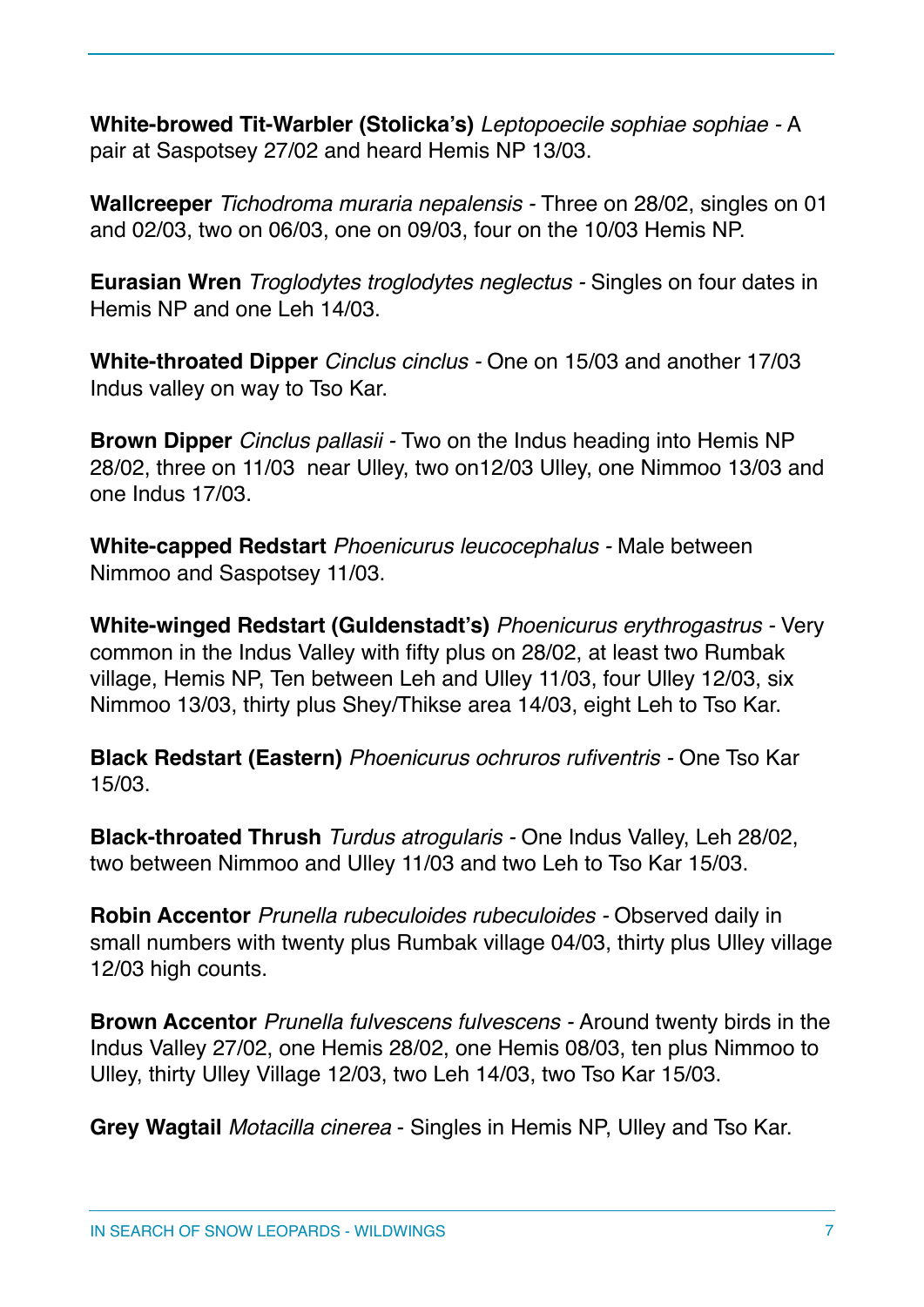**White Wagtail (ocularis)** *Motacilla alba ocularis -* One, Leh 28/02.

**White Wagtail (Masked)** *Motacilla alba personata -* Small numbers throughout in suitable habitat.

**Water Pipit** *Anthus spinoletta* - One, Shey Marshes 14/03.

**Black-headed (Brandt's) Mountain-Finch** *Leucosticte brandti haematopygia -* Some very big flocks between Nimmoo and Saspotsey 27/02, two Rumbak Village 02/03, and flocks numbering in hundreds at Tso Kar 15-17/03.

**Mongolian Finch** *Bucanetes mongolicus -* Two hundred between Nimmoo and Ulley 11/03, and hundred plus Ulley to Nimoo 13/03.

**Common Rosefinch** *Erythrina erythrina* - One between Nimmoo and Ulley 11/03.

**Streaked Rosefinch** *Carpodacus rubicilloides* - Two Rumbak village, Hemis NP 04 and 06/03, two between Nimmoo and Ulley 11/03 and again 13/03.

**Great Rosefinch** *Carpodacus rubicilla severtzovi -* Two 15/03 and four 16/03 Tso Kar

**Twite** *Carduelis flavirostris rufostrigata/ montanella -* Around two hundred birds on the 28/02 whilst entering Hemis NP, observed most days in smaller numbers in Hemis NP. A hundred plus at Ulley 12/03 and then again in mixed species flocks between Ulley and Nimmoo 13/03.

**Fire-fronted Serin** *Serinus pusillus -* Observed most days in Hemis NP, flocks numbering around thirty plus at Rumbak village often came down to the watchpoint area. Recorded in similar numbers Leh-Ulley-Leh.

**White-winged Grosbeak** *Mycerobas carnipes -* Male between Nimoo and Ulley 11/03.

**House Sparrow** *Passer domesticus -* Recorded in suitable habitat, Leh, Nimmoo etc.

**Tibetan Snowfinch** *Montifringilla henrici* - Observed between Leh and Saspotsey 27/02, two in Hemis 01/03, a hundred plus at Tso Kar 15-17/03.